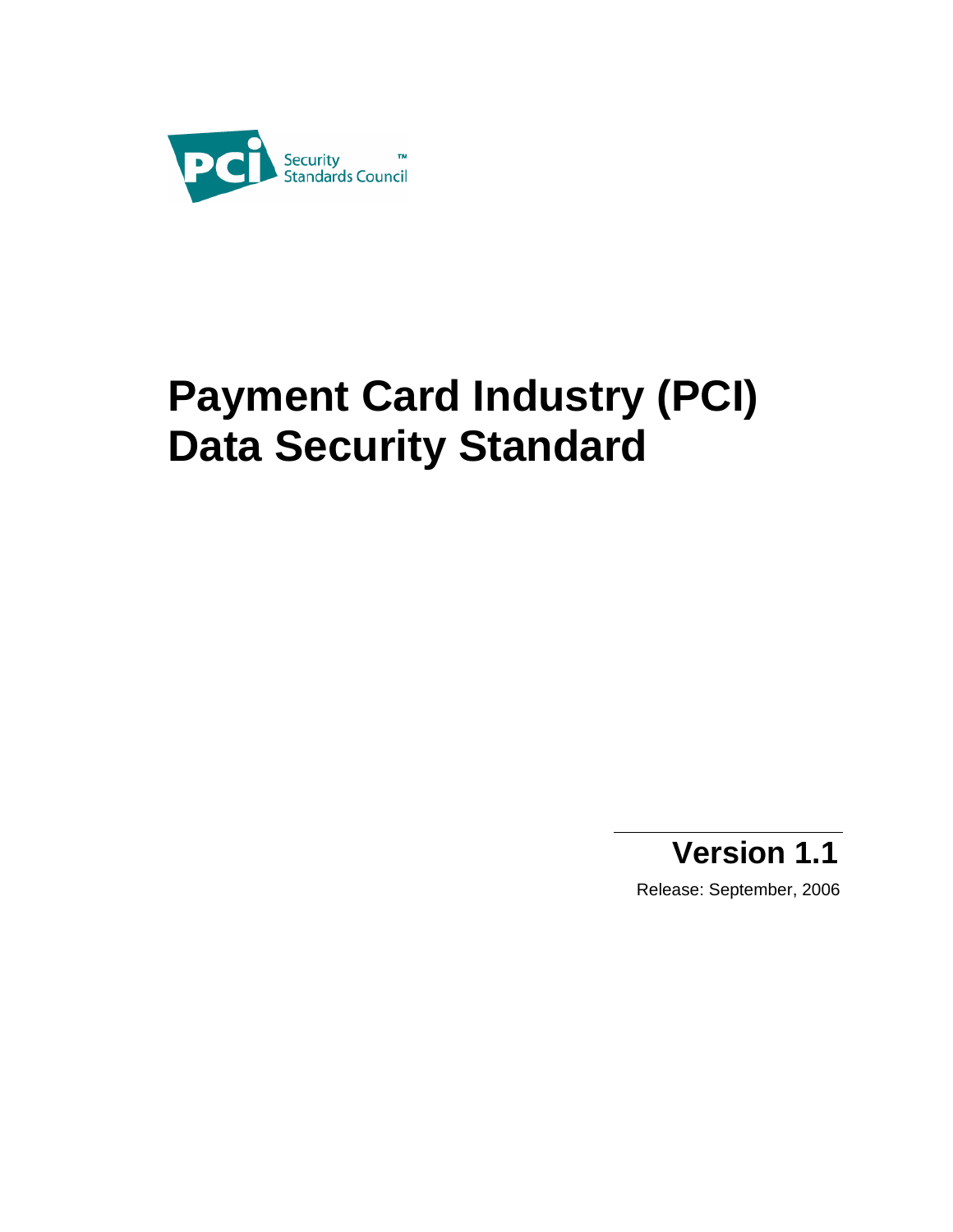

# **Build and Maintain a Secure Network**

| Requirement 1: | Install and maintain a firewall configuration to protect cardholder data |
|----------------|--------------------------------------------------------------------------|
| Requirement 2: | Do not use vendor-supplied defaults for system passwords and other       |
|                | security parameters                                                      |

# **Protect Cardholder Data**

| Requirement 3: | Protect stored cardholder data                                       |
|----------------|----------------------------------------------------------------------|
| Requirement 4: | Encrypt transmission of cardholder data across open, public networks |

# **Maintain a Vulnerability Management Program**

| Requirement 5: | Use and regularly update anti-virus software         |
|----------------|------------------------------------------------------|
| Requirement 6: | Develop and maintain secure systems and applications |

# **Implement Strong Access Control Measures**

| Requirement 7: |  | Restrict access to cardholder data by business need-to-know |
|----------------|--|-------------------------------------------------------------|
|----------------|--|-------------------------------------------------------------|

- Requirement 8: Assign a unique ID to each person with computer access
- Requirement 9: Restrict physical access to cardholder data

## **Regularly Monitor and Test Networks**

| Track and monitor all access to network resources and cardholder data<br>Requirement 10: |  |
|------------------------------------------------------------------------------------------|--|
|------------------------------------------------------------------------------------------|--|

Requirement 11: Regularly test security systems and processes

# **Maintain an Information Security Policy**

Requirement 12: Maintain a policy that addresses information security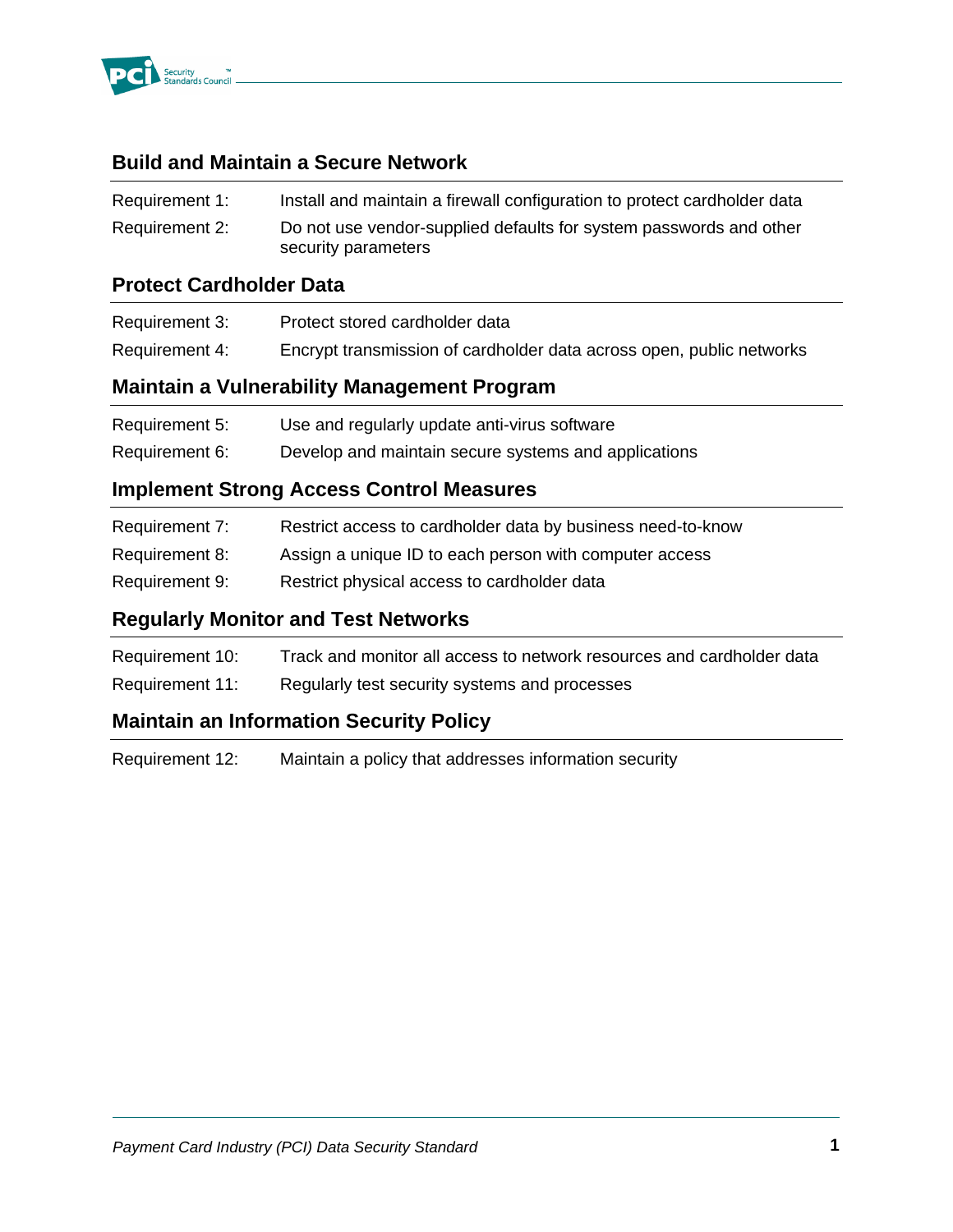

## **Preface**

This document describes the 12 Payment Card Industry (PCI) Data Security Standard (DSS) requirements. These PCI DSS requirements are organized in 6 logically related groups, which are "control objectives."

The following table illustrates commonly used elements of cardholder and sensitive authentication data; whether **storage** of each data element is permitted or prohibited; **and if each data element** must be **protected**. This table is not exhaustive, but is presented to illustrate the different types of requirements that apply to each data element.

PCI DSS requirements are applicable if a Primary Account Number (PAN) is stored, processed, or transmitted. If a PAN is not stored, processed, or transmitted, PCI DSS requirements do not apply.

|                                 | <b>Data Element</b>                    | <b>Storage</b><br><b>Permitted</b> | <b>Protection</b><br><b>Required</b> | <b>PCI DSS</b><br><b>Req. 3.4</b> |
|---------------------------------|----------------------------------------|------------------------------------|--------------------------------------|-----------------------------------|
| Cardholder Data                 | <b>Primary Account</b><br>Number (PAN) | <b>YES</b>                         | <b>YES</b>                           | <b>YES</b>                        |
|                                 | Cardholder Name*                       | <b>YES</b>                         | YES*                                 | NO.                               |
|                                 | Service Code*                          | <b>YES</b>                         | YES*                                 | NO.                               |
|                                 | Expiration Date*                       | <b>YES</b>                         | YES*                                 | NO.                               |
| Sensitive Authentication Data** | <b>Full Magnetic Stripe</b>            | NO.                                | N/A                                  | N/A                               |
|                                 | CVC2/CVV2/CID                          | <b>NO</b>                          | N/A                                  | N/A                               |
|                                 | PIN / PIN Block                        | NO.                                | N/A                                  | N/A                               |

*\* These data elements must be protected if stored in conjunction with the PAN. This protection must be consistent with PCI DSS requirements for general protection of the cardholder environment. Additionally, other legislation (for example, related to consumer personal data protection, privacy, identity theft, or data security) may require specific protection of this data, or proper disclosure of a company's practices if consumer-related personal data is being collected during the course of business. PCI DSS; however, does not apply if PANs are not stored, processed, or transmitted.* 

*\*\* Sensitive authentication data must not be stored subsequent to authorization (even if encrypted).* 

These security requirements apply to all "system components." System components are defined as any network component, server, or application that is included in or connected to the cardholder data environment. The cardholder data environment is that part of the network that possesses cardholder data or sensitive authentication data. Adequate network segmentation, which isolates systems that store, process, or transmit cardholder data from those that do not, may reduce the scope of the cardholder data environment. Network components include but are not limited to firewalls, switches, routers, wireless access points, network appliances, and other security appliances. Server types include but are not limited to the following: web, database, authentication, mail, proxy, network time protocol (NTP), and domain name server (DNS). Applications include all purchased and custom applications, including internal and external (Internet) applications.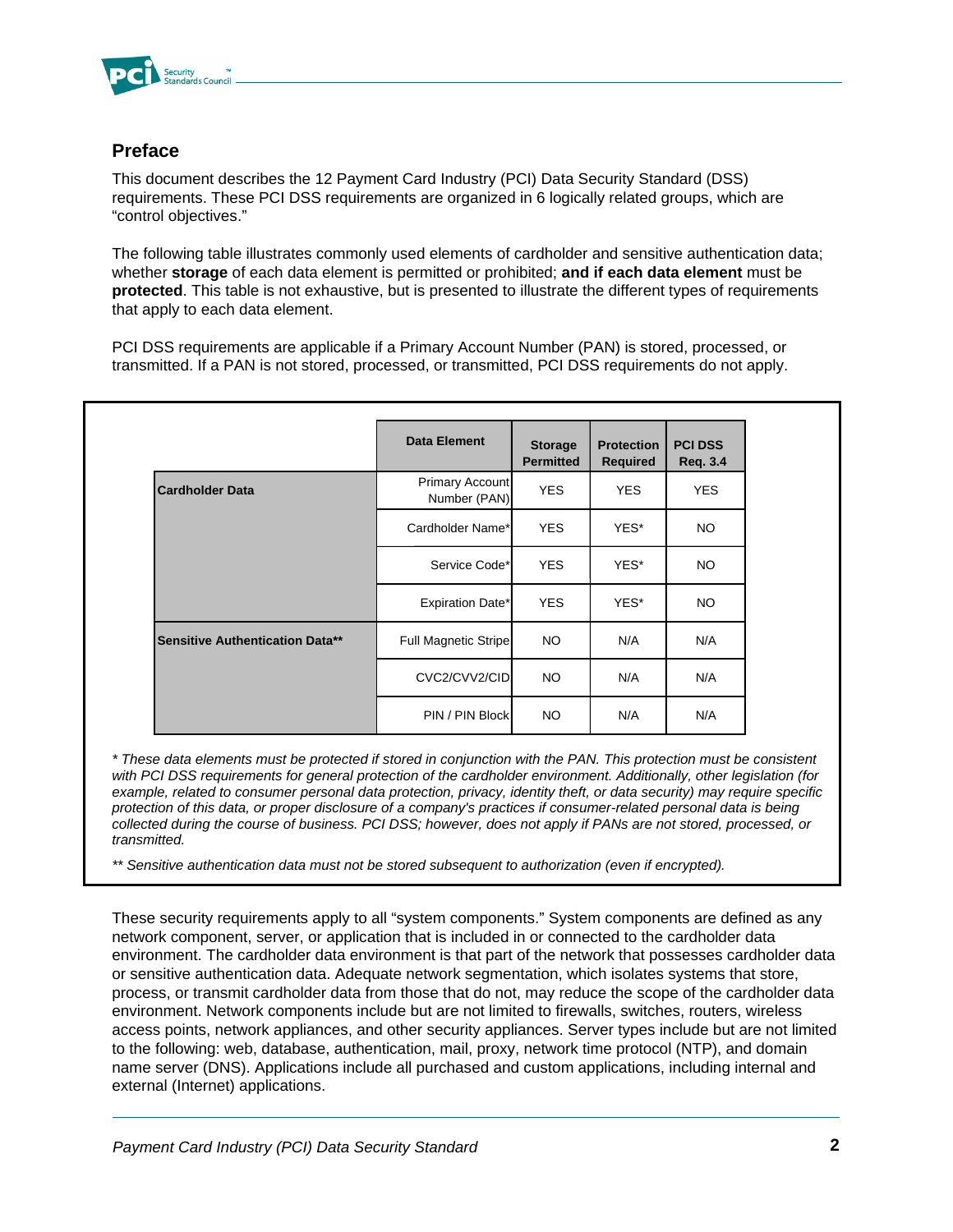

# **Build and Maintain a Secure Network**

## *Requirement 1: Install and maintain a firewall configuration to protect cardholder data*

*Firewalls are computer devices that control computer traffic allowed into and out of a company's network, as well as traffic into more sensitive areas within a company's internal network. A firewall examines all network traffic and blocks those transmissions that do not meet the specified security criteria.* 

*All systems must be protected from unauthorized access from the Internet, whether entering the system as e-commerce, employees' Internet-based access through desktop browsers, or employees' e-mail access. Often, seemingly insignificant paths to and from the Internet can provide unprotected pathways into key systems. Firewalls are a key protection mechanism for any computer network.* 

- **1.1** Establish firewall configuration standards that include the following:
	- **1.1.1** A formal process for approving and testing all external network connections and changes to the firewall configuration
	- **1.1.2** A current network diagram with all connections to cardholder data, including any wireless networks
	- **1.1.3** Requirements for a firewall at each Internet connection and between any demilitarized zone (DMZ) and the internal network zone
	- **1.1.4** Description of groups, roles, and responsibilities for logical management of network components
	- **1.1.5** Documented list of services and ports necessary for business
	- **1.1.6** Justification and documentation for any available protocols besides hypertext transfer protocol (HTTP), and secure sockets layer (SSL), secure shell (SSH), and virtual private network (VPN)
	- **1.1.7** Justification and documentation for any risky protocols allowed (for example, file transfer protocol (FTP), which includes reason for use of protocol and security features implemented
	- **1.1.8** Quarterly review of firewall and router rule sets
	- **1.1.9** Configuration standards for routers.
- **1.2** Build a firewall configuration that denies all traffic from "untrusted" networks and hosts, except for protocols necessary for the cardholder data environment.
- **1.3** Build a firewall configuration that restricts connections between publicly accessible servers and any system component storing cardholder data, including any connections from wireless networks. This firewall configuration should include the following:
	- **1.3.1** Restricting inbound Internet traffic to Internet protocol (IP) addresses within the DMZ (ingress filters)
	- **1.3.2** Not allowing internal addresses to pass from the Internet into the DMZ
	- **1.3.3** Implementing stateful inspection, also known as dynamic packet filtering (that is, only "established" connections are allowed into the network)
	- **1.3.4** Placing the database in an internal network zone, segregated from the DMZ
	- **1.3.5** Restricting inbound and outbound traffic to that which is necessary for the cardholder data environment
	- **1.3.6** Securing and synchronizing router configuration files. For example, running configuration files (for normal functioning of the routers), and start-up configuration files (when machines are re-booted) should have the same secure configuration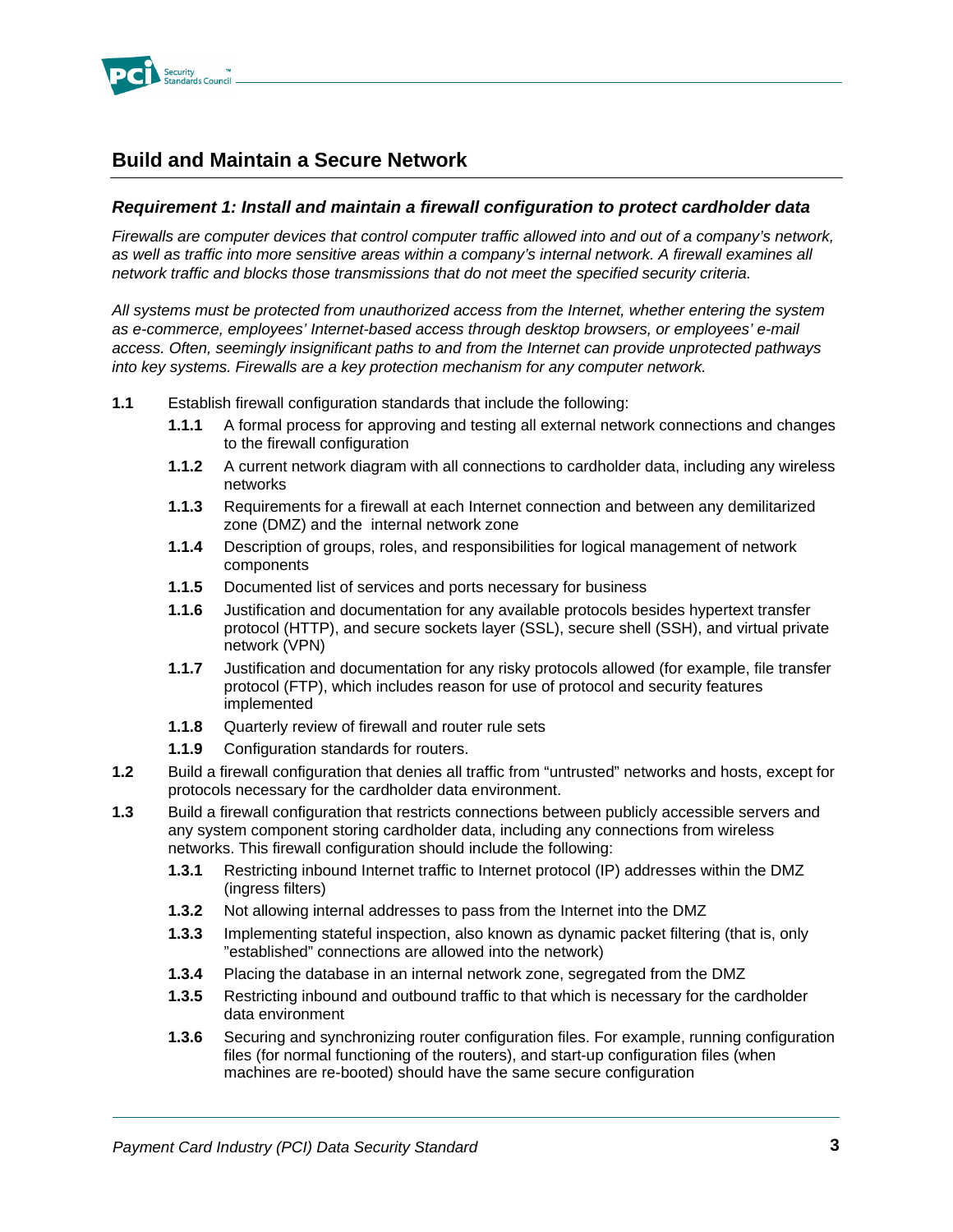

- **1.3.7** Denying all other inbound and outbound traffic not specifically allowed
- **1.3.8** Installing perimeter firewalls between any wireless networks and the cardholder data environment, and configuring these firewalls to deny any traffic from the wireless environment or from controlling any traffic (if such traffic is necessary for business purposes)
- **1.3.9** Installing personal firewall software on any mobile and employee-owned computers with direct connectivity to the Internet (for example, laptops used by employees), which are used to access the organization's network.
- **1.4** Prohibit direct public access between external networks and any system component that stores cardholder data (for example, databases, logs, trace files).
	- **1.4.1** Implement a DMZ to filter and screen all traffic and to prohibit direct routes for inbound and outbound Internet traffic
	- **1.4.2** Restrict outbound traffic from payment card applications to IP addresses within the DMZ.
- **1.5** Implement IP masquerading to prevent internal addresses from being translated and revealed on the Internet. Use technologies that implement RFC 1918 address space, such as port address translation (PAT) or network address translation (NAT).

## *Requirement 2: Do not use vendor-supplied defaults for system passwords and other security parameters*

*Hackers (external and internal to a company) often use vendor default passwords and other vendor default settings to compromise systems. These passwords and settings are well known in hacker communities and easily determined via public information.*

- **2.1** Always change vendor-supplied defaults **before** installing a system on the network (for example, include passwords, simple network management protocol (SNMP) community strings, and elimination of unnecessary accounts).
	- **2.1.1 For wireless environments**, change wireless vendor defaults, including but not limited to, wired equivalent privacy (WEP) keys, default service set identifier (SSID), passwords, and SNMP community strings. Disable SSID broadcasts. Enable WiFi protected access (WPA and WPA2) technology for encryption and authentication when WPA-capable.
- **2.2** Develop configuration standards for all system components. Assure that these standards address all known security vulnerabilities and are consistent with industry-accepted system hardening standards as defined, for example, by SysAdmin Audit Network Security Network (SANS), National Institute of Standards Technology (NIST), and Center for Internet Security (CIS).
	- **2.2.1** Implement only one primary function per server (*for example, web servers, database servers, and DNS should be implemented on separate servers)*
	- **2.2.2** Disable all unnecessary and insecure services and protocols *(services and protocols not directly needed to perform the devices' specified function)*
	- **2.2.3** Configure system security parameters to prevent misuse
	- **2.2.4** Remove all unnecessary functionality, such as scripts, drivers, features, subsystems, file systems, and unnecessary web servers.
- **2.3** Encrypt all non-console administrative access. Use technologies such as SSH, VPN, or SSL/TLS (transport layer security) for web-based management and other non-console administrative access.
- **2.4** Hosting providers must protect each entity's hosted environment and data. These providers must meet specific requirements as detailed in Appendix A: "PCI DSS Applicability for Hosting Providers."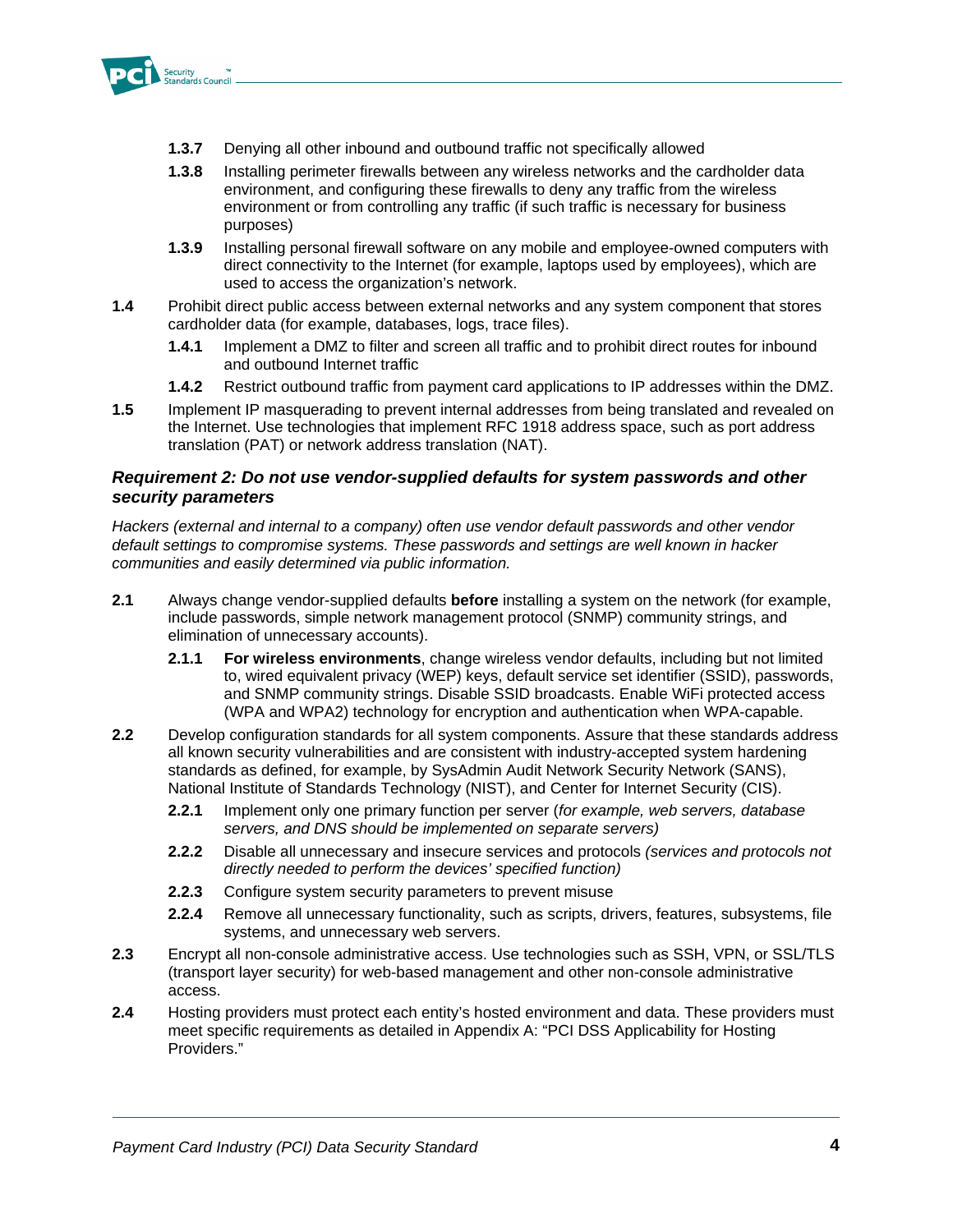

# **Protect Cardholder Data**

## *Requirement 3: Protect stored cardholder data*

*Encryption is a critical component of cardholder data protection. If an intruder circumvents other network security controls and gains access to encrypted data, without the proper cryptographic keys, the data is unreadable and unusable to that person. Other effective methods of protecting stored data should be considered as potential risk mitigation opportunities. For example, methods for minimizing risk include not storing cardholder data unless absolutely necessary, truncating cardholder data if full PAN is not needed, and not sending PAN in unencrypted e-mails.* 

- **3.1** Keep cardholder data storage to a minimum. Develop a data retention and disposal policy. Limit storage amount and retention time to that which is required for business, legal, and/or regulatory purposes, as documented in the data retention policy.
- **3.2** Do not store sensitive authentication data subsequent to authorization (even if encrypted). Sensitive authentication data includes the data as cited in the following Requirements 3.2.1 through 3.2.3*:* 
	- **3.2.1** Do not store the full contents of any track from the magnetic stripe (that is on the back of a card, in a chip or elsewhere). This data is alternatively called full track, track, track 1, track 2, and magnetic stripe data

*In the normal course of business, the following data elements from the magnetic stripe may need to be retained: the accountholder's name, primary account number (PAN), expiration date, and service code. To minimize risk, store only those data elements needed for business. NEVER store the card verification code or value or PIN verification value data elements. Note: See "Glossary" for additional information.*

**3.2.2** Do not store the card-validation code or value (three-digit or four-digit number printed on the front or back of a payment card) used to verify card-not-present transactions

 *Note: See "Glossary" for additional information.* 

- **3.2.3** Do not store the personal identification number (PIN) or the encrypted PIN block.
- **3.3** Mask PAN when displayed (the first six and last four digits are the maximum number of digits to be displayed).

*Note: This requirement does not apply to employees and other parties with a specific need to see the full PAN; nor does the requirement supersede stricter requirements in place for displays of cardholder data (for example, for point of sale [POS] receipts).*

- **3.4** Render PAN, at minimum, unreadable anywhere it is stored (including data on portable digital media, backup media, in logs, and data received from or stored by wireless networks) by using any of the following approaches:
	- Strong one-way hash functions (hashed indexes)
	- **Truncation**
	- Index tokens and pads (pads must be securely stored)
	- Strong cryptography with associated key management processes and procedures.

#### *The MINIMUM account information that must be rendered unreadable is the PAN.*

*If for some reason, a company is unable to encrypt cardholder data, refer to Appendix B: "Compensating Controls for Encryption of Stored Data."*

**3.4.1** If disk encryption is used (rather than file- or column-level database encryption), logical access must be managed independently of native operating system access control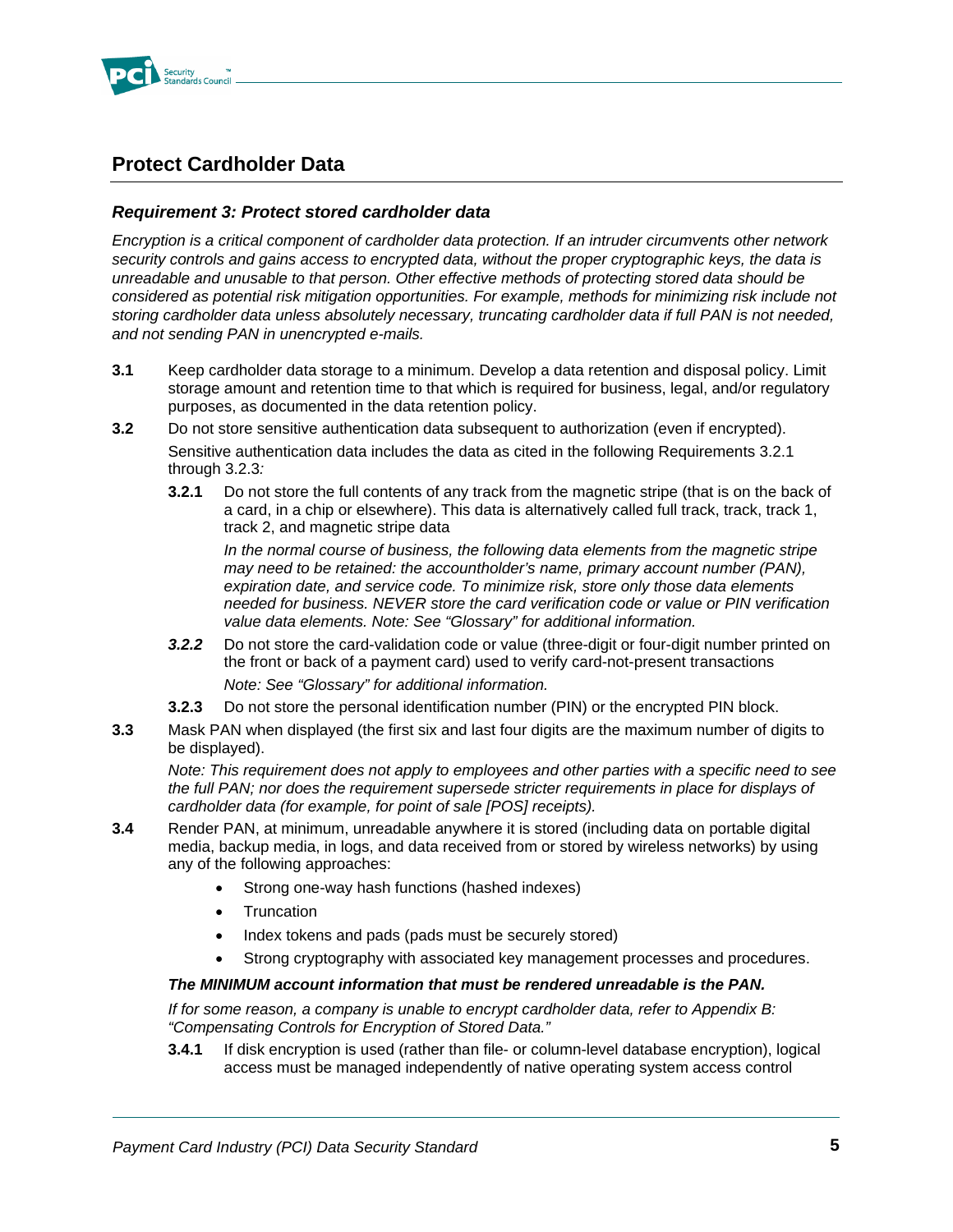

mechanisms (for example, by not using local system or Active Directory accounts). Decryption keys must not be tied to user accounts.

- **3.5** Protect encryption keys used for encryption of cardholder data against both disclosure and misuse.
	- **3.5.1** Restrict access to keys to the fewest number of custodians necessary
	- **3.5.2** Store keys securely in the fewest possible locations and forms.
- **3.6** Fully document and implement all key management processes and procedures for keys used for encryption of cardholder data, including the following:
	- **3.6.1** Generation of strong keys
	- **3.6.2** Secure key distribution
	- **3.6.3** Secure key storage
	- **3.6.4** Periodic changing of keys
		- As deemed necessary and recommended by the associated application (for example, re-keying); preferably automatically
		- At least annually.
	- **3.6.5** Destruction of old keys
	- **3.6.6** Split knowledge and establishment of dual control of keys (so that it requires two or three people, each knowing only their part of the key, to reconstruct the whole key)
	- **3.6.7** Prevention of unauthorized substitution of keys
	- **3.6.8** Replacement of known or suspected compromised keys
	- **3.6.9** Revocation of old or invalid keys
	- **3.6.10** Requirement for key custodians to sign a form stating that they understand and accept their key-custodian responsibilities.

## *Requirement 4: Encrypt transmission of cardholder data across open, public networks*

*Sensitive information must be encrypted during transmission over networks that are easy and common for a hacker to intercept, modify, and divert data while in transit.* 

**4.1** Use strong cryptography and security protocols such as secure sockets layer (SSL) / transport layer security (TLS) and Internet protocol security (IPSEC) to safeguard sensitive cardholder data during transmission over open, public networks.

*Examples of open, public networks that are in scope of the PCI DSS are the Internet, WiFi (IEEE 802.11x), global system for mobile communications (GSM), and general packet radio service (GPRS).*

- **4.1.1 For wireless networks transmitting cardholder data**, encrypt the transmissions by using WiFi protected access (WPA or WPA2) technology, IPSEC VPN, or SSL/TLS. Never rely exclusively on wired equivalent privacy (WEP) to protect confidentiality and access to a wireless LAN. If WEP is used, do the following:
	- Use with a minimum 104-bit encryption key and 24 bit-initialization value
	- Use ONLY in conjunction with WiFi protected access (WPA or WPA2) technology, VPN, or SSL/TLS
	- Rotate shared WEP keys quarterly (or automatically if the technology permits)
	- Rotate shared WEP keys whenever there are changes in personnel with access to keys
	- Restrict access based on media access code (MAC) address.
- **4.2** Never send unencrypted PANs by e-mail.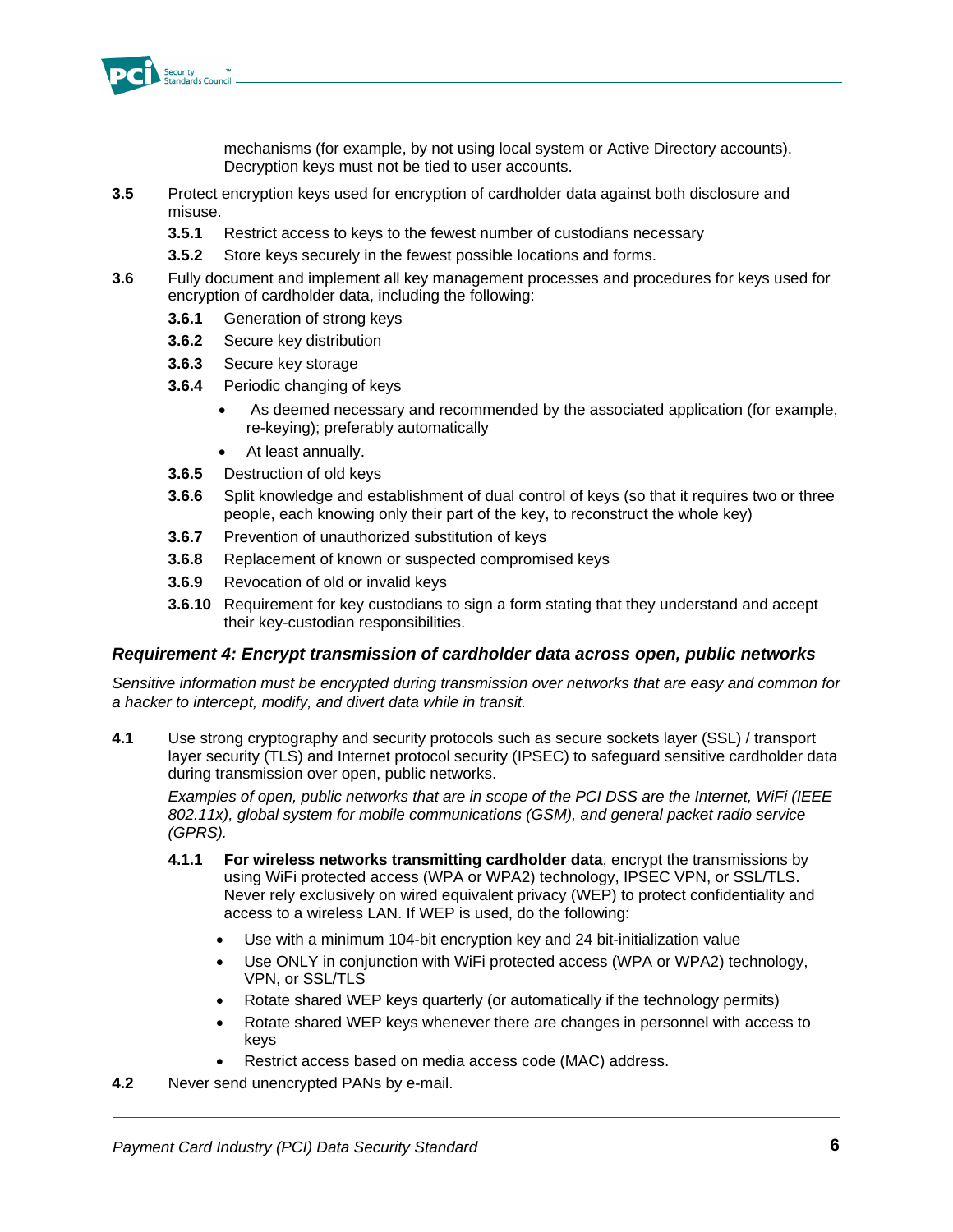

# **Maintain a Vulnerability Management Program**

## *Requirement 5: Use and regularly update anti-virus software or programs*

*Many vulnerabilities and malicious viruses enter the network via employees' e-mail activities. Anti-virus software must be used on all systems commonly affected by viruses to protect systems from malicious software.* 

**5.1** Deploy anti-virus software on all systems commonly affected by viruses (particularly personal computers and servers)

*Note: Systems commonly affected by viruses typically do not include UNIX-based operating systems or mainframes.* 

- **5.1.1** Ensure that anti-virus programs are capable of detecting, removing, and protecting against other forms of malicious software, including spyware and adware.
- **5.2** Ensure that all anti-virus mechanisms are current, actively running, and capable of generating audit logs.

#### *Requirement 6: Develop and maintain secure systems and applications*

*Unscrupulous individuals use security vulnerabilities to gain privileged access to systems. Many of these vulnerabilities are fixed by vendor-provided security patches. All systems must have the most recently released, appropriate software patches to protect against exploitation by employees, external hackers, and viruses. Note: Appropriate software patches are those patches that have been evaluated and tested sufficiently to determine that the patches do not conflict with existing security configurations. For in-house developed applications, numerous vulnerabilities can be avoided by using standard system development processes and secure coding techniques.*

- **6.1** Ensure that all system components and software have the latest vendor-supplied security patches installed. Install relevant security patches within one month of release.
- **6.2** Establish a process to identify newly discovered security vulnerabilities (for example, subscribe to alert services freely available on the Internet). Update standards to address new vulnerability issues.
- **6.3** Develop software applications based on industry best practices and incorporate information security throughout the software development life cycle.
	- **6.3.1** Testing of all security patches and system and software configuration changes before deployment
	- **6.3.2** Separate development, test, and production environments
	- **6.3.3** Separation of duties between development, test, and production environments
	- **6.3.4** Production data (live PANs) are not used for testing or development
	- **6.3.5** Removal of test data and accounts before production systems become active
	- **6.3.6** Removal of custom application accounts, usernames, and passwords before applications become active or are released to customers
	- **6.3.7** Review of custom code prior to release to production or customers in order to identify any potential coding vulnerability.
- **6.4** Follow change control procedures for all system and software configuration changes. The procedures must include the following:
	- **6.4.1** Documentation of impact
	- **6.4.2** Management sign-off by appropriate parties
	- **6.4.3** Testing of operational functionality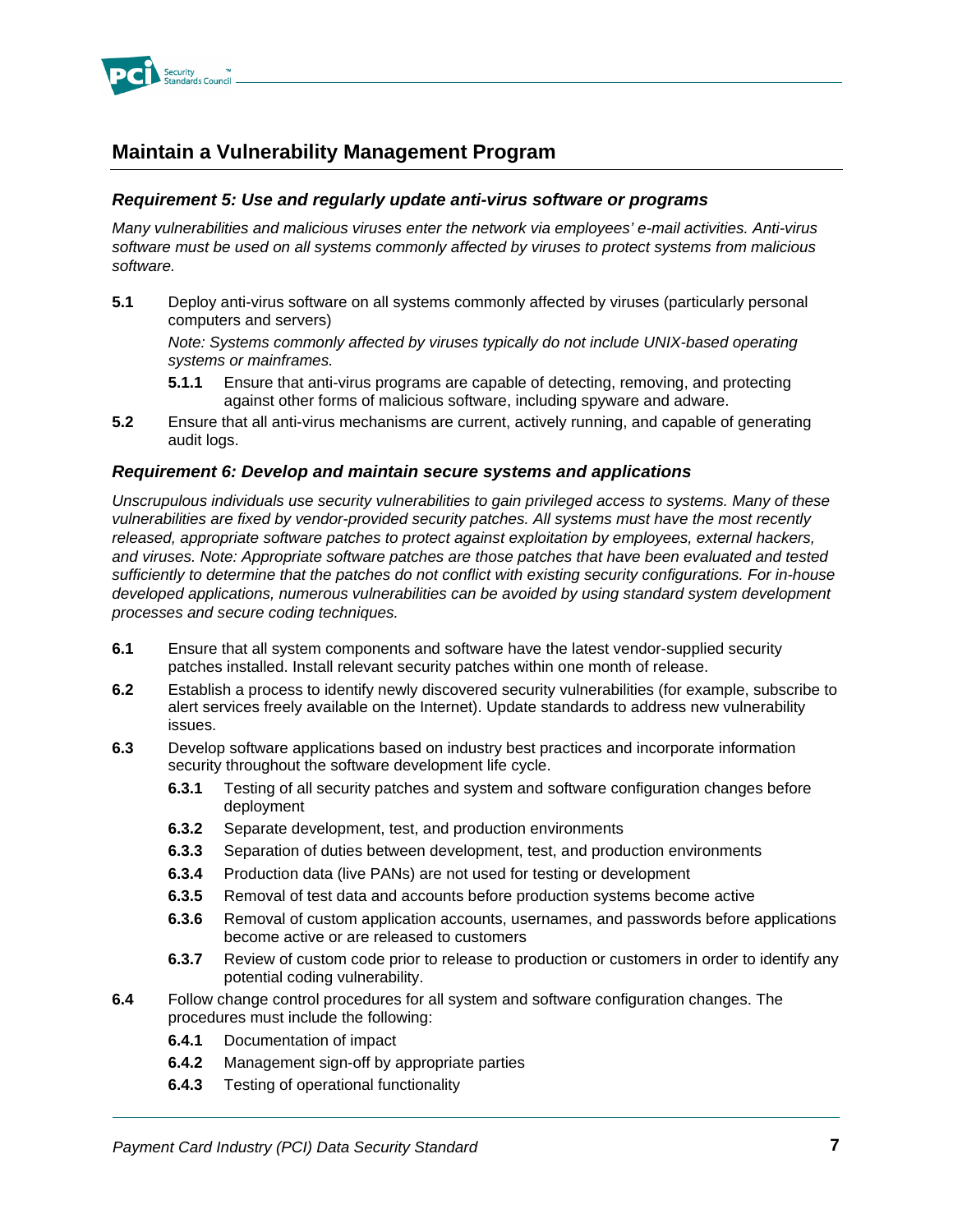

#### **6.4.4** Back-out procedures

- **6.5** Develop all web applications based on secure coding guidelines such as the Open Web Application Security Project guidelines. Review custom application code to identify coding vulnerabilities. Cover prevention of common coding vulnerabilities in software development processes, to include the following:
	- **6.5.1** Unvalidated input
	- **6.5.2** Broken access control (for example, malicious use of user IDs)
	- **6.5.3** Broken authentication and session management (use of account credentials and session cookies)
	- **6.5.4** Cross-site scripting (XSS) attacks
	- **6.5.5** Buffer overflows
	- **6.5.6** Injection flaws (for example, structured query language (SQL) injection)
	- **6.5.7** Improper error handling
	- **6.5.8** Insecure storage
	- **6.5.9** Denial of service
	- **6.5.10** Insecure configuration management
- **6.6** Ensure that all web-facing applications are protected against known attacks by applying either of the following methods:
	- Having all custom application code reviewed for common vulnerabilities by an organization that specializes in application security
	- Installing an application layer firewall in front of web-facing applications.

*Note: This method is considered a best practice until June 30, 2008, after which it becomes a requirement.* 

# **Implement Strong Access Control Measures**

## *Requirement 7: Restrict access to cardholder data by business need-to-know*

*This requirement ensures critical data can only be accessed by authorized personnel.* 

- **7.1** Limit access to computing resources and cardholder information only to those individuals whose job requires such access.
- **7.2** Establish a mechanism for systems with multiple users that restricts access based on a user's need to know and is set to "deny all" unless specifically allowed.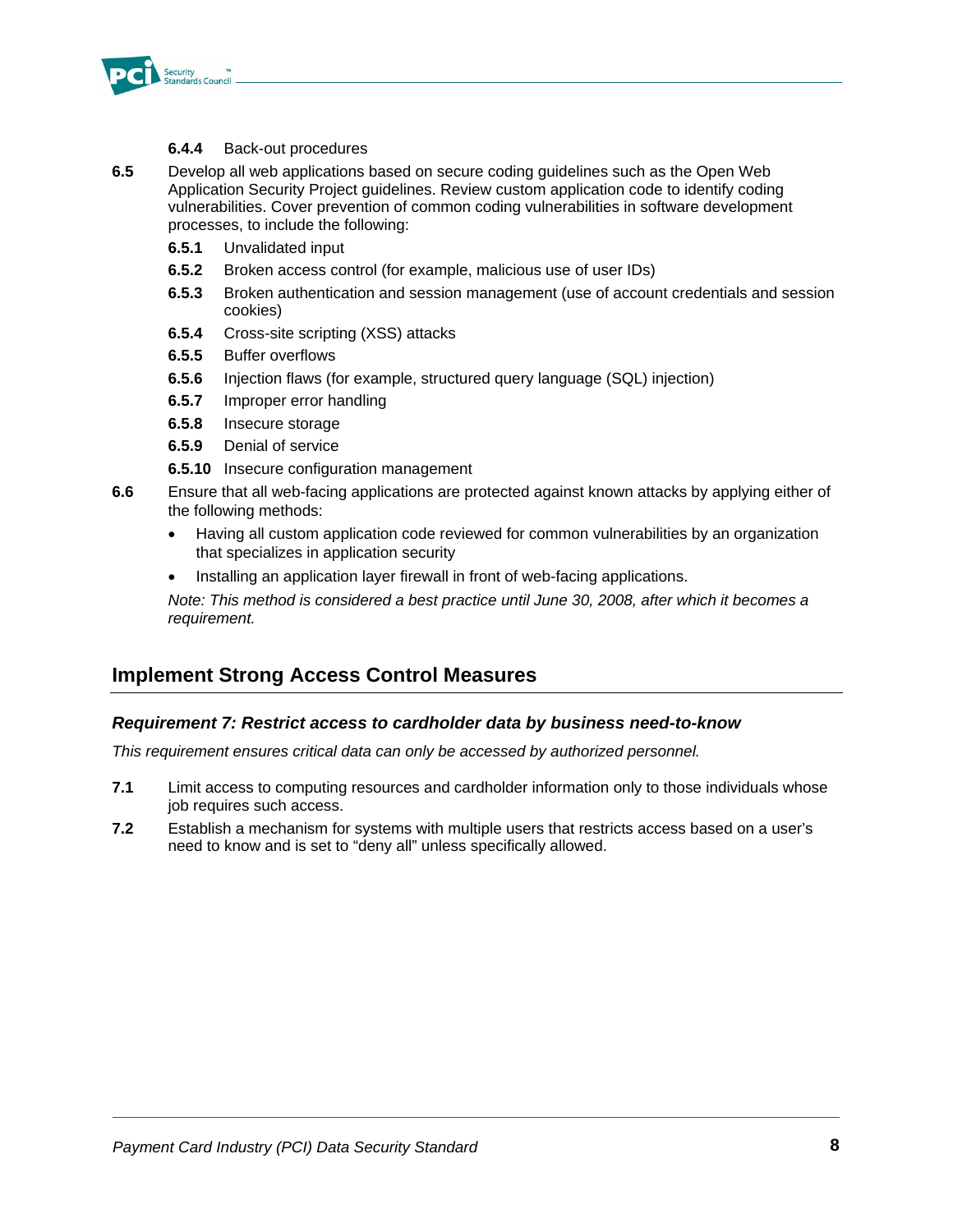

## *Requirement 8: Assign a unique ID to each person with computer access*

*Assigning a unique identification (ID) to each person with access ensures that actions taken on critical data and systems are performed by, and can be traced to, known and authorized users.* 

- **8.1** Identify all users with a unique user name before allowing them to access system components or cardholder data.
- **8.2** In addition to assigning a unique ID**,** employ at least one of the following methods to authenticate all users:
	- Password
	- Token devices (e.g., SecureID, certificates, or public key)
	- Biometrics.
- **8.3** Implement two-factor authentication for remote access to the network by employees, administrators, and third parties. Use technologies such as remote authentication and dial-in service (RADIUS) or terminal access controller access control system (TACACS) with tokens; or VPN (based on SSL/TLS or IPSEC) with individual certificates.
- **8.4** Encrypt all passwords during transmission and storage on all system components.
- **8.5** Ensure proper user authentication and password management for non-consumer users and administrators on all system components as follows:
	- **8.5.1** Control addition, deletion, and modification of user IDs, credentials, and other identifier objects
	- **8.5.2** Verify user identity before performing password resets
	- **8.5.3** Set first-time passwords to a unique value for each user and change immediately after the first use
	- **8.5.4** Immediately revoke access for any terminated users
	- **8.5.5** Remove inactive user accounts at least every 90 days
	- **8.5.6** Enable accounts used by vendors for remote maintenance only during the time period needed
	- **8.5.7** Communicate password procedures and policies to all users who have access to cardholder data
	- **8.5.8** Do not use group, shared, or generic accounts and passwords
	- **8.5.9** Change user passwords at least every 90 days
	- **8.5.10** Require a minimum password length of at least seven characters
	- **8.5.11** Use passwords containing both numeric and alphabetic characters
	- **8.5.12** Do not allow an individual to submit a new password that is the same as any of the last four passwords he or she has used
	- **8.5.13** Limit repeated access attempts by locking out the user ID after not more than six attempts
	- **8.5.14** Set the lockout duration to thirty minutes or until administrator enables the user ID
	- **8.5.15** If a session has been idle for more than 15 minutes, require the user to re-enter the password to re-activate the terminal
	- **8.5.16** Authenticate all access to any database containing cardholder data. This includes access by applications, administrators, and all other users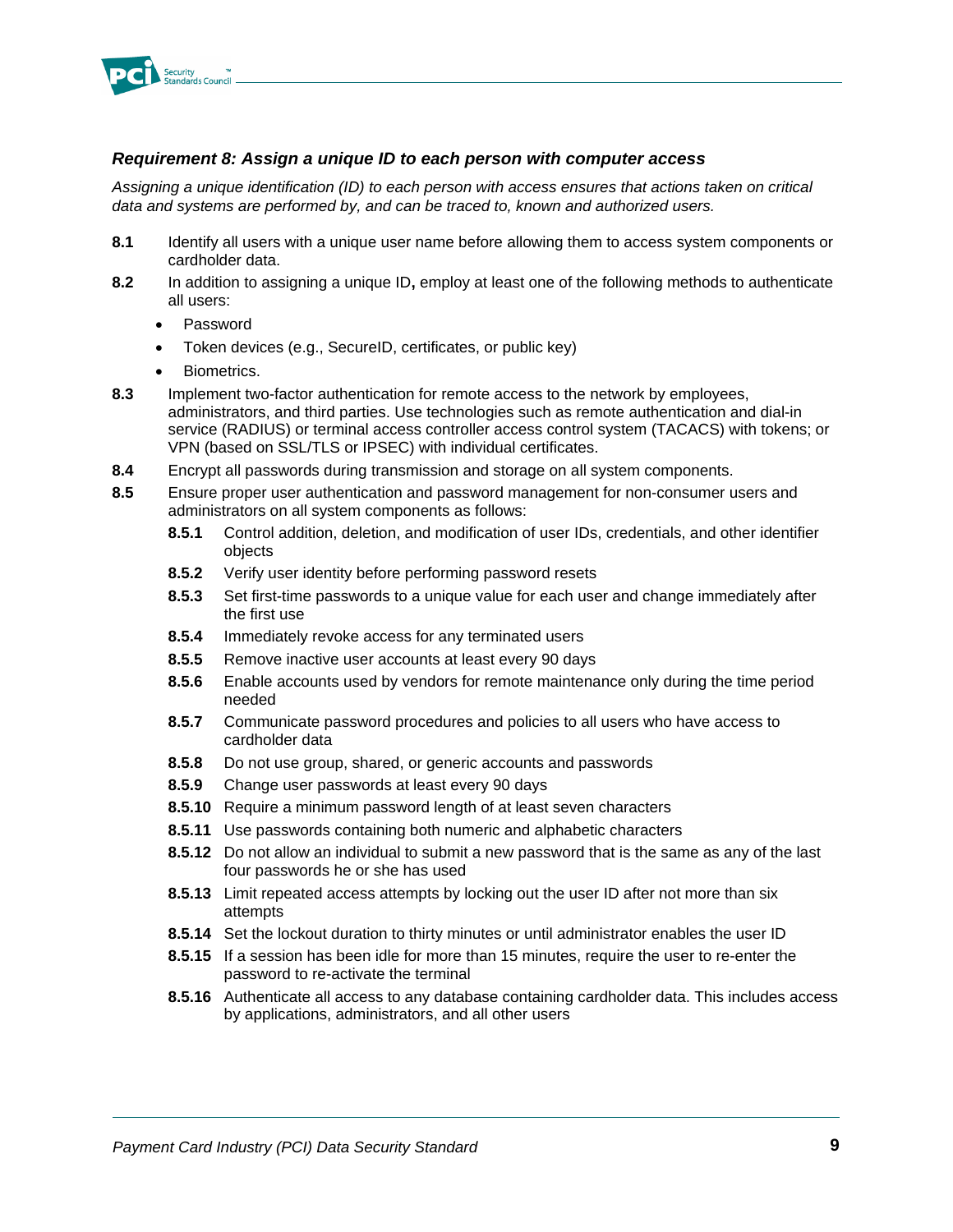

## *Requirement 9: Restrict physical access to cardholder data*

*Any physical access to data or systems that house cardholder data provides the opportunity for individuals to access devices or data and to remove systems or hardcopies, and should be appropriately restricted.* 

- **9.1** Use appropriate facility entry controls to limit and monitor physical access to systems that store, process, or transmit cardholder data.
	- **9.1.1** Use cameras to monitor sensitive areas. Audit collected data and correlate with other entries. Store for at least three months, unless otherwise restricted by law
	- **9.1.2** Restrict physical access to publicly accessible network jacks
	- **9.1.3** Restrict physical access to wireless access points, gateways, and handheld devices.
- **9.2** Develop procedures to help all personnel easily distinguish between employees and visitors, especially in areas where cardholder data is accessible.

*"Employee" refers to full-time and part-time employees, temporary employees and personnel, and consultants who are "resident" on the entity's site. A "visitor" is defined as a vendor, guest of an employee, service personnel, or anyone who needs to enter the facility for a short duration, usually not more than one day.*

- **9.3** Make sure all visitors are handled as follows:
	- **9.3.1** Authorized before entering areas where cardholder data is processed or maintained
	- **9.3.2** Given a physical token (for example, a badge or access device) that expires and that identifies the visitors as non-employees
	- **9.3.3** Asked to surrender the physical token before leaving the facility or at the date of expiration.
- **9.4** Use a visitor log to maintain a physical audit trail of visitor activity. Retain this log for a minimum of three months, unless otherwise restricted by law.
- **9.5** Store media back-ups in a secure location, preferably in an off-site facility, such as an alternate or backup site, or a commercial storage facility.
- **9.6** Physically secure all paper and electronic media (including computers, electronic media, networking and communications hardware, telecommunication lines, paper receipts, paper reports, and faxes) that contain cardholder data.
- **9.7** Maintain strict control over the internal or external distribution of any kind of media that contains cardholder data including the following:
	- **9.7.1** Classify the media so it can be identified as confidential
	- **9.7.2** Send the media by secured courier or other delivery method that can be accurately tracked.
- **9.8** Ensure management approves any and all media that is moved from a secured area (especially when media is distributed to individuals).
- **9.9** Maintain strict control over the storage and accessibility of media that contains cardholder data.
	- **9.9.1** Properly inventory all media and make sure it is securely stored.
- **9.10** Destroy media containing cardholder data when it is no longer needed for business or legal reasons as follows:
	- **9.10.1** Cross-cut shred, incinerate, or pulp hardcopy materials
	- **9.10.2** Purge, degauss, shred, or otherwise destroy electronic media so that cardholder data cannot be reconstructed.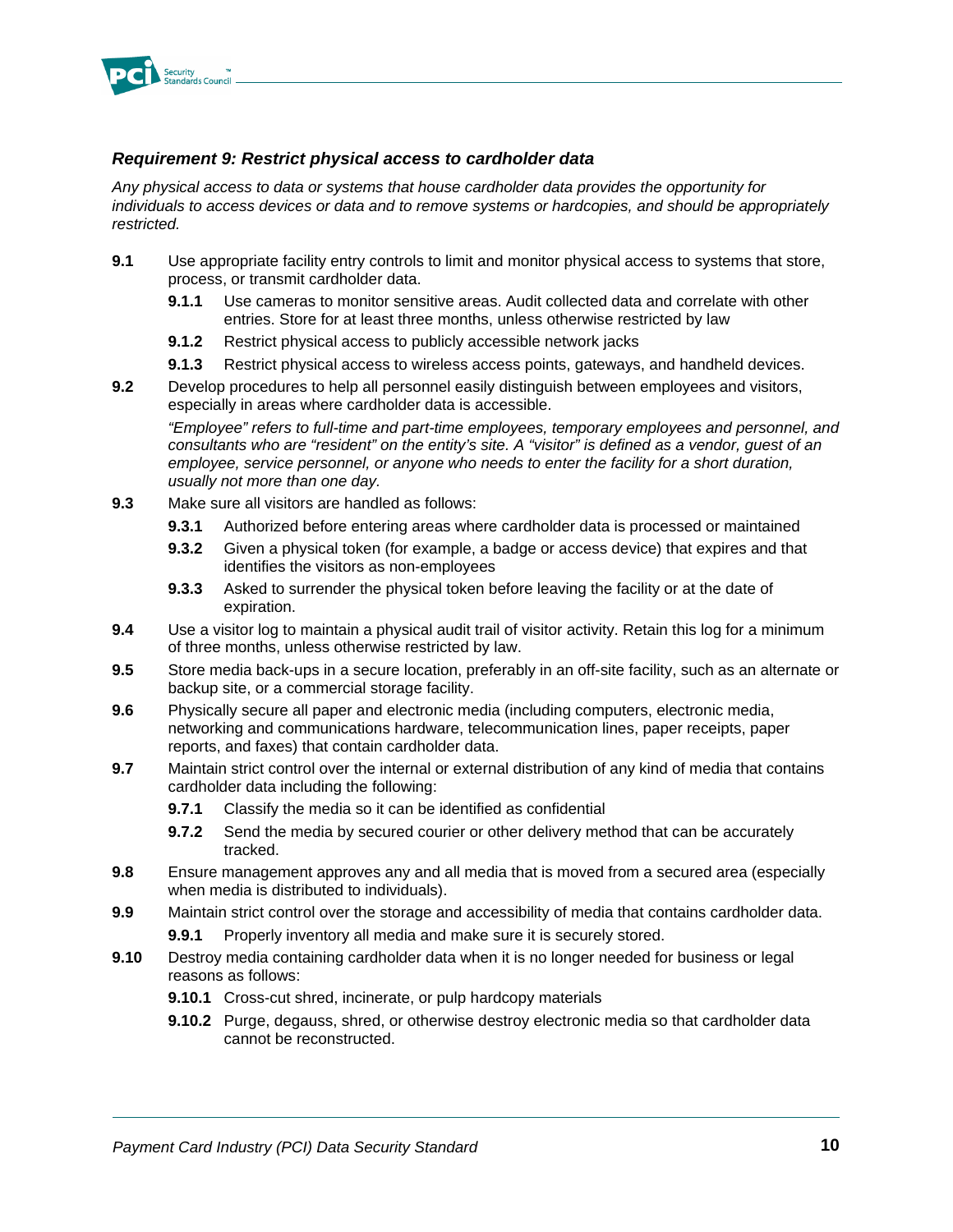

# **Regularly Monitor and Test Networks**

## *Requirement 10: Track and monitor all access to network resources and cardholder data*

Logging mechanisms and the ability to track user activities are critical. The presence of logs in all *environments allows thorough tracking and analysis if something does go wrong. Determining the cause of a compromise is very difficult without system activity logs.* 

- **10.1** Establish a process for linking all access to system components (especially access done with administrative privileges such as root) to each individual user.
- **10.2** Implement automated audit trails for all system components to reconstruct the following events:
	- **10.2.1** All individual user accesses to cardholder data
	- **10.2.2** All actions taken by any individual with root or administrative privileges
	- **10.2.3** Access to all audit trails
	- **10.2.4** Invalid logical access attempts
	- **10.2 5** Use of identification and authentication mechanisms
	- **10.2.6** Initialization of the audit logs
	- **10.2.7** Creation and deletion of system-level objects.
- **10.3** Record at least the following audit trail entries for all system components for each event:
	- **10.3.1** User identification
	- **10.3.2** Type of event
	- **10.3.3** Date and time
	- **10.3.4** Success or failure indication
	- **10.3.5** Origination of event
	- **10.3.6** Identity or name of affected data, system component, or resource.
- **10.4** Synchronize all critical system clocks and times.
- **10.5** Secure audit trails so they cannot be altered.
	- **10.5.1** Limit viewing of audit trails to those with a job-related need
	- **10.5.2** Protect audit trail files from unauthorized modifications
	- **10.5.3** Promptly back-up audit trail files to a centralized log server or media that is difficult to alter
	- **10.5.4** Copy logs for wireless networks onto a log server on the internal LAN.
	- **10.5.5** Use file integrity monitoring and change detection software on logs to ensure that existing log data cannot be changed without generating alerts (although new data being added should not cause an alert).
- **10.6** Review logs for all system components at least daily. Log reviews must include those servers that perform security functions like intrusion detection system (IDS) and authentication, authorization, and accounting protocol (AAA) servers (for example, RADIUS).

*Note: Log harvesting, parsing, and alerting tools may be used to achieve compliance with Requirement 10.6.*

**10.7** Retain audit trail history for at least one year, with a minimum of three months online availability.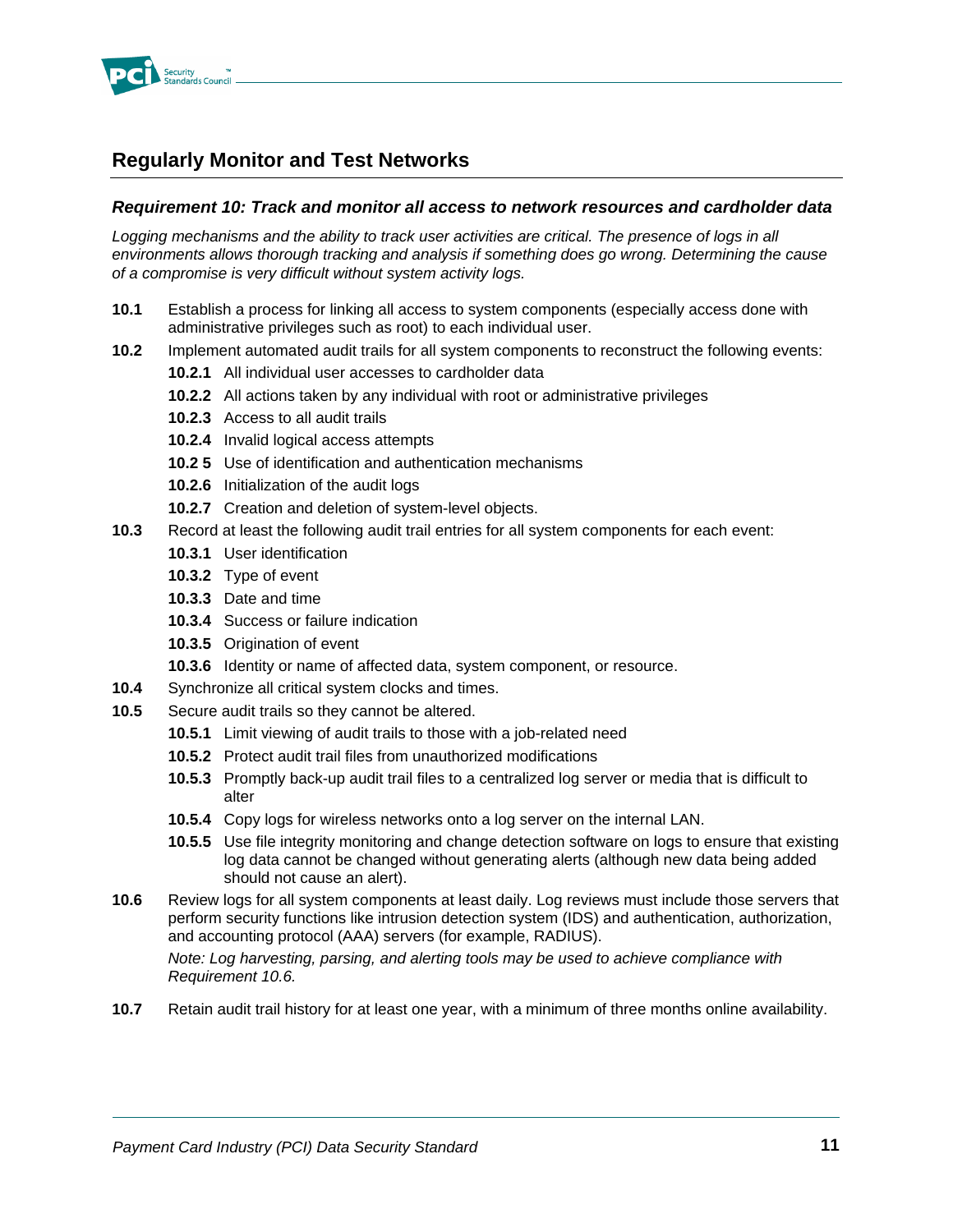

## *Requirement 11: Regularly test security systems and processes*

*Vulnerabilities are being discovered continually by hackers and researchers, and being introduced by new software. Systems, processes, and custom software should be tested frequently to ensure security is maintained over time and with any changes in software.* 

- **11.1** Test security controls, limitations, network connections, and restrictions annually to assure the ability to adequately identify and to stop any unauthorized access attempts. Use a wireless analyzer at least quarterly to identify all wireless devices in use.
- **11.2** Run internal and external network vulnerability scans at least quarterly and after any significant change in the network (such as new system component installations, changes in network topology, firewall rule modifications, product upgrades).

*Note: Quarterly external vulnerability scans must be performed by a scan vendor qualified by the payment card industry. Scans conducted after network changes may be performed by the company's internal staff.* 

- **11.3** Perform penetration testing at least once a year and after any significant infrastructure or application upgrade or modification (such as an operating system upgrade, a sub-network added to the environment, or a web server added to the environment). These penetration tests must include the following:
	- **11.3.1** Network-layer penetration tests
	- **11.3.2** Application-layer penetration tests.
- **11.4** Use network intrusion detection systems, host-based intrusion detection systems, and intrusion prevention systems to monitor all network traffic and alert personnel to suspected compromises. Keep all intrusion detection and prevention engines up-to-date.
- **11.5** Deploy file integrity monitoring software to alert personnel to unauthorized modification of critical system or content files; and configure the software to perform critical file comparisons at least weekly.

*Critical files are not necessarily only those containing cardholder data. For file integrity monitoring purposes, critical files are usually those that do not regularly change, but the modification of which could indicate a system compromise or risk of compromise. File integrity monitoring products usually come pre-configured with critical files for the related operating system. Other critical files, such as those for custom applications, must be evaluated and defined by the entity (that is the merchant or service provider).*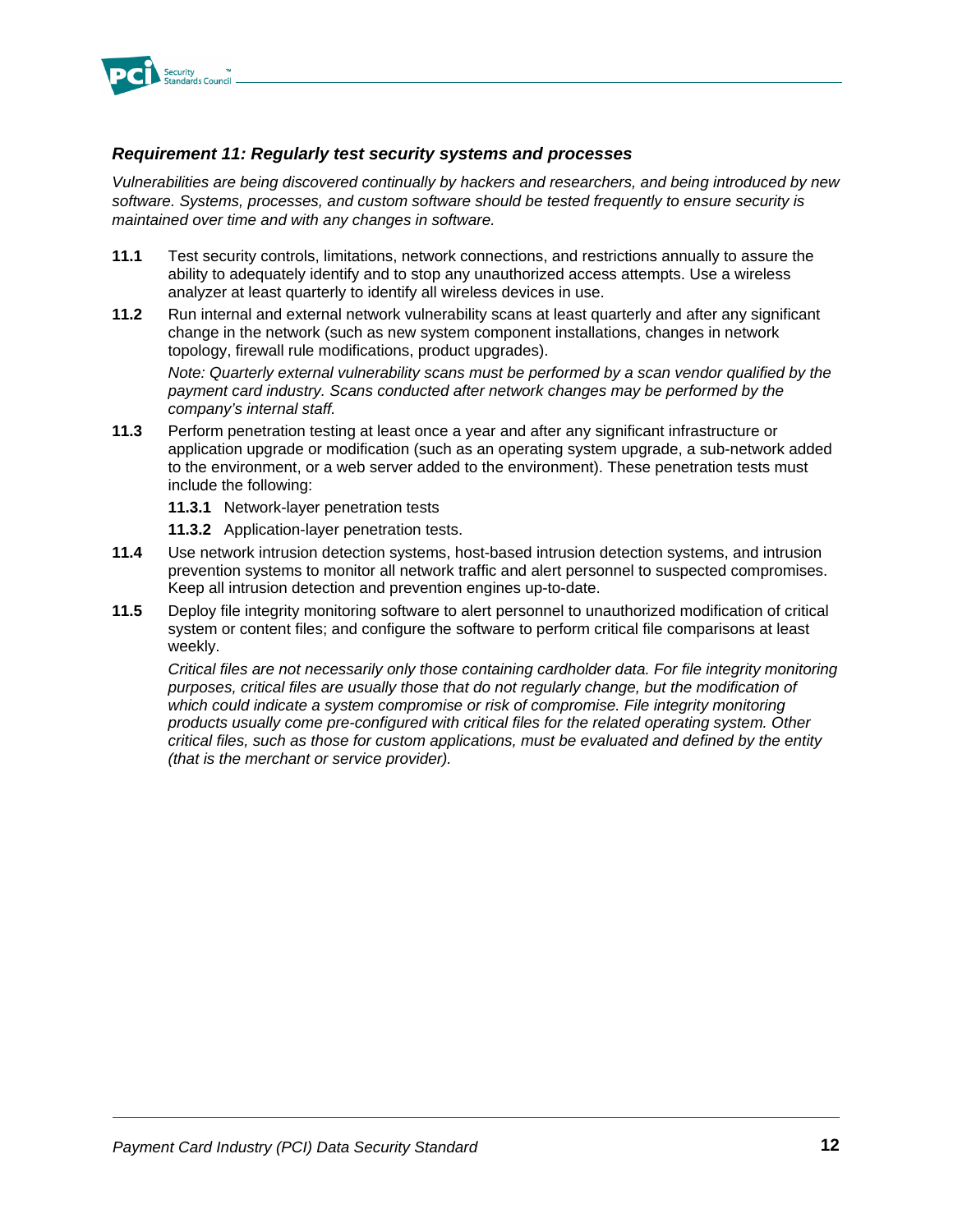

# **Maintain an Information Security Policy**

## *Requirement 12: Maintain a policy that addresses information security for employees and contractors*

*A strong security policy sets the security tone for the whole company and informs employees what is expected of them. All employees should be aware of the sensitivity of data and their responsibilities for protecting it.* 

- **12.1** Establish, publish, maintain, and disseminate a security policy that accomplishes the following:
	- **12.1.1** Addresses all requirements in this specification
	- **12.1.2** Includes an annual process that identifies threats and vulnerabilities, and results in a formal risk assessment
	- **12.1.3** Includes a review at least once a year and updates when the environment changes.
- **12.2** Develop daily operational security procedures that are consistent with requirements in this specification (for example, user account maintenance procedures, and log review procedures).
- **12.3** Develop usage policies for critical employee-facing technologies (such as modems and wireless) to define proper use of these technologies for all employees and contractors. Ensure these usage policies require the following:
	- **12.3.1** Explicit management approval
	- **12.3.2** Authentication for use of the technology
	- **12.3.3** List of all such devices and personnel with access
	- **12.3.4** Labeling of devices with owner, contact information, and purpose
	- **12.3.5** Acceptable uses of the technologies
	- **12.3.6** Acceptable network locations for the technologies
	- **12.3.7** List of company-approved products
	- **12.3.8** Automatic disconnect of modem sessions after a specific period of inactivity
	- **12.3.9** Activation of modems for vendors only when needed by vendors, with immediate deactivation after use
	- **12.3.10** When accessing cardholder data remotely via modem, prohibition of storage of cardholder data onto local hard drives, floppy disks, or other external media. Prohibition of cut-and-paste and print functions during remote access.
- **12.4** Ensure that the security policy and procedures clearly define information security responsibilities for all employees and contractors.
- **12.5** Assign to an individual or team the following information security management responsibilities:
	- **12.5.1** Establish, document, and distribute security policies and procedures
	- **12.5.2** Monitor and analyze security alerts and information, and distribute to appropriate personnel
	- **12.5.3** Establish, document, and distribute security incident response and escalation procedures to ensure timely and effective handling of all situations
	- **12.5.4** Administer user accounts, including additions, deletions, and modifications
	- **12.5.5** Monitor and control all access to data.
- **12.6** Implement a formal security awareness program to make all employees aware of the importance of cardholder data security.
	- **12.6.1** Educate employees upon hire and at least annually (for example, by letters, posters, memos, meetings, and promotions)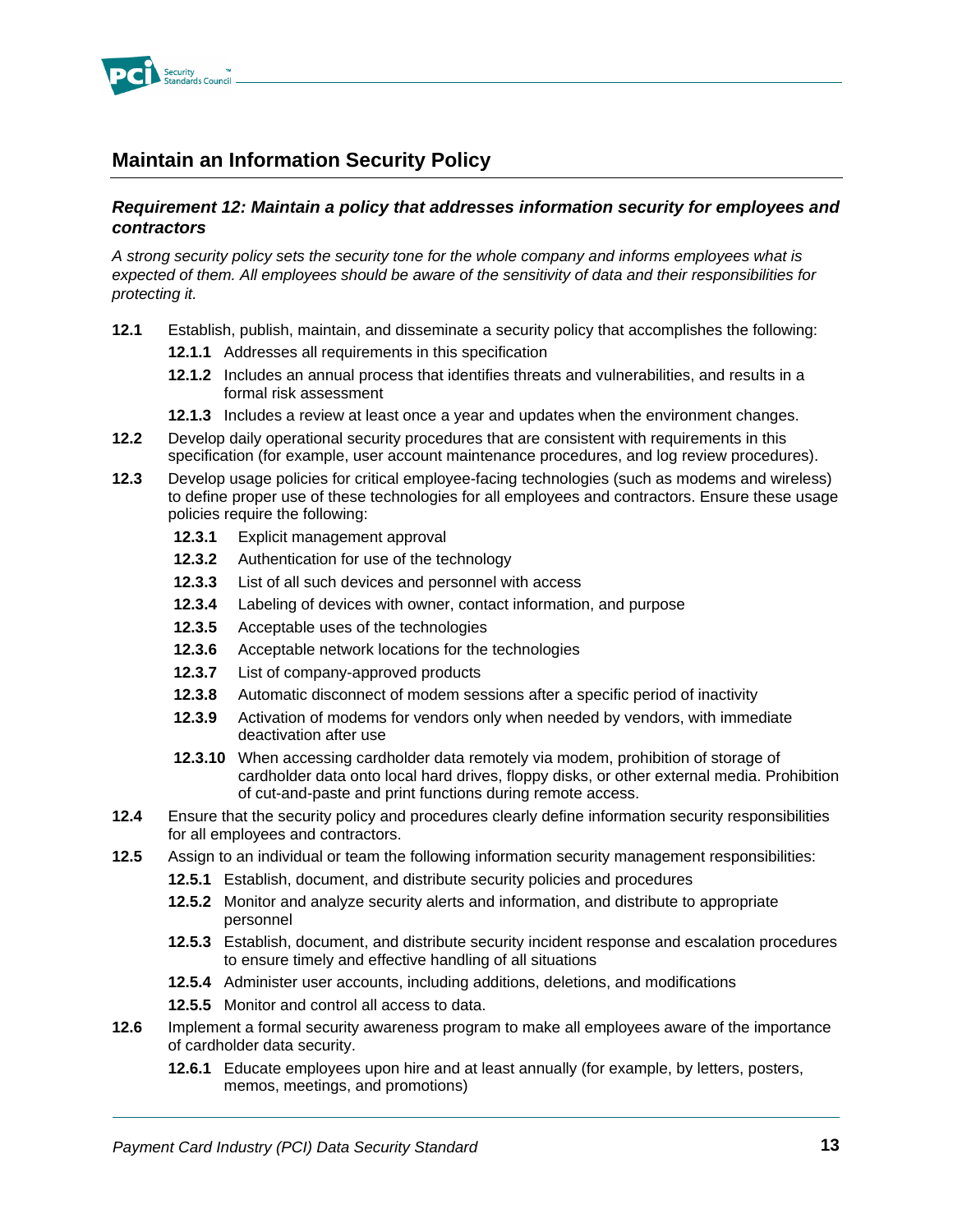

- **12.6.2** Require employees to acknowledge in writing that they have read and understood the company's security policy and procedures.
- **12.7** Screen potential employees to minimize the risk of attacks from internal sources. *For those employees such as store cashiers who only have access to one card number at a time when facilitating a transaction, this requirement is a recommendation only.*
- **12.8** If cardholder data is shared with service providers, then contractually the following is required:
	- **12.8.1** Service providers must adhere to the PCI DSS requirements
		- **12.8.2** Agreement that includes an acknowledgement that the service provider is responsible for the security of cardholder data the provider possesses.
- **12.9** Implement an incident response plan. Be prepared to respond immediately to a system breach.
	- **12.9.1** Create the incident response plan to be implemented in the event of system compromise. Ensure the plan addresses, at a minimum, specific incident response procedures, business recovery and continuity procedures, data backup processes, roles and responsibilities, and communication and contact strategies (for example, informing the Acquirers and credit card associations)
	- **12.9.2** Test the plan at least annually
	- **12.9.3** Designate specific personnel to be available on a 24/7 basis to respond to alerts
	- **12.9.4** Provide appropriate training to staff with security breach response responsibilities
	- **12.9.5** Include alerts from intrusion detection, intrusion prevention, and file integrity monitoring systems
	- **12.9.6** Develop process to modify and evolve the incident response plan according to lessons learned and to incorporate industry developments.
- **12.10** All processors and service providers must maintain and implement policies and procedures to manage connected entities, to include the following:
	- **12.10.1.** Maintain a list of connected entities
	- **12.10.2.** Ensure proper due diligence is conducted prior to connecting an entity
	- **12.10.3.** Ensure the entity is PCI DSS compliant
	- **12.10.4.** Connect and disconnect entities by following an established process.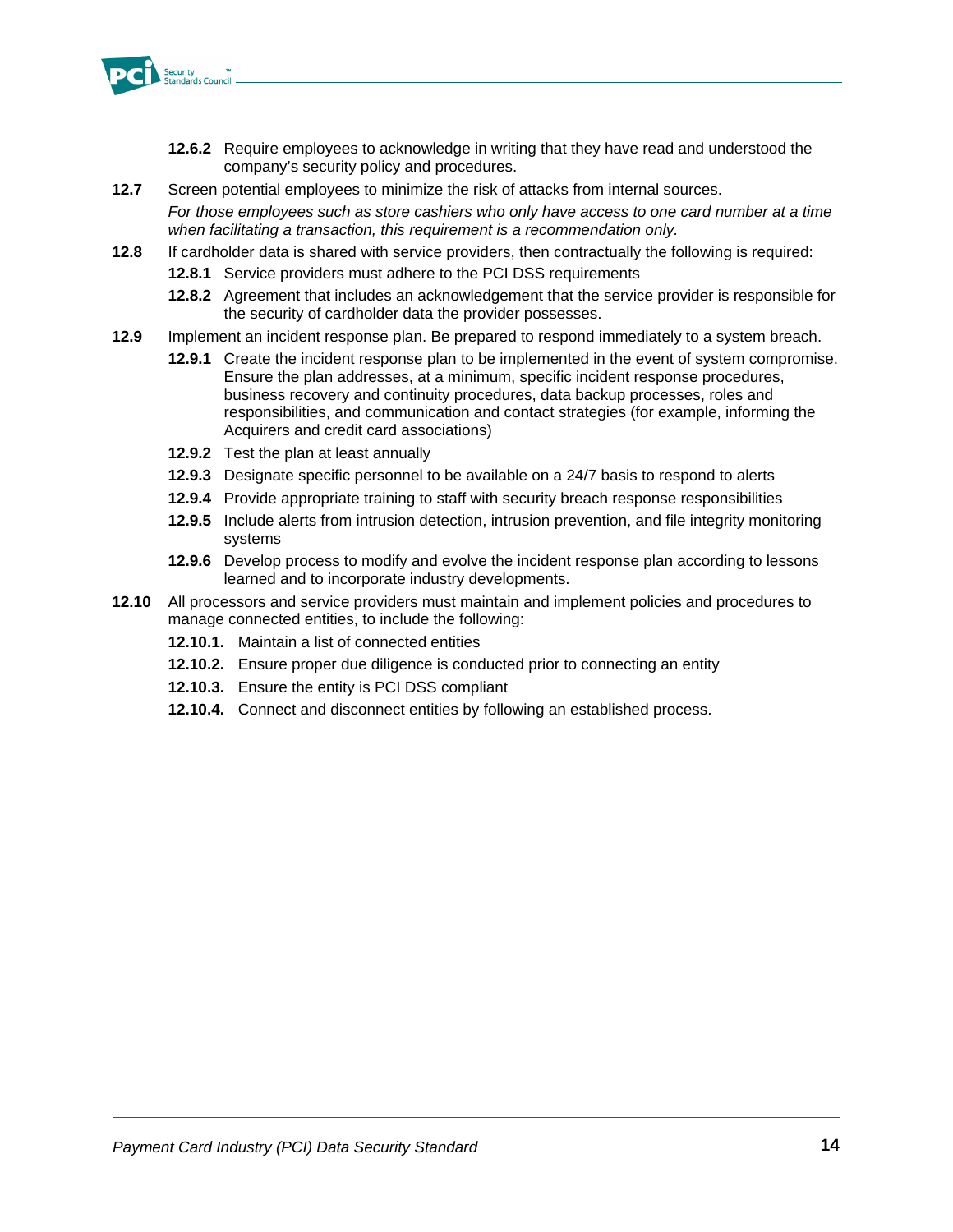

# **Appendix A: PCI DSS Applicability for Hosting Providers**

## *Requirement A.1: Hosting providers protect cardholder data environment*

As referenced in Requirement 12.8, all service providers with access to cardholder data (including hosting providers) must adhere to the PCI DSS. In addition, Requirement 2.4 states that hosting providers must protect each entity's hosted environment and data. Therefore, hosting providers must give special consideration to the following:

- **A.1** Protect each entity's (that is merchant, service provider, or other entity) hosted environment and data, as in A.1.1 through A.1.4:
	- **A.1.1** Ensure that each entity only has access to own cardholder data environment
	- **A.1.2** Restrict each entity's access and privileges to own cardholder data environment only
	- **A.1.3** Ensure logging and audit trails are enabled and unique to each entity's cardholder data environment and consistent with PCI DSS Requirement 10
	- **A.1.4** Enable processes to provide for timely forensic investigation in the event of a compromise to any hosted merchant or service provider.

A hosting provider must fulfill these requirements as well as all other relevant sections of the PCI DSS. *Note: Even though a hosting provider may meet these requirements, the compliance of the entity that uses the hosting provider is not necessarily guaranteed. Each entity* must *comply with the PCI DSS and validate compliance as applicable.*